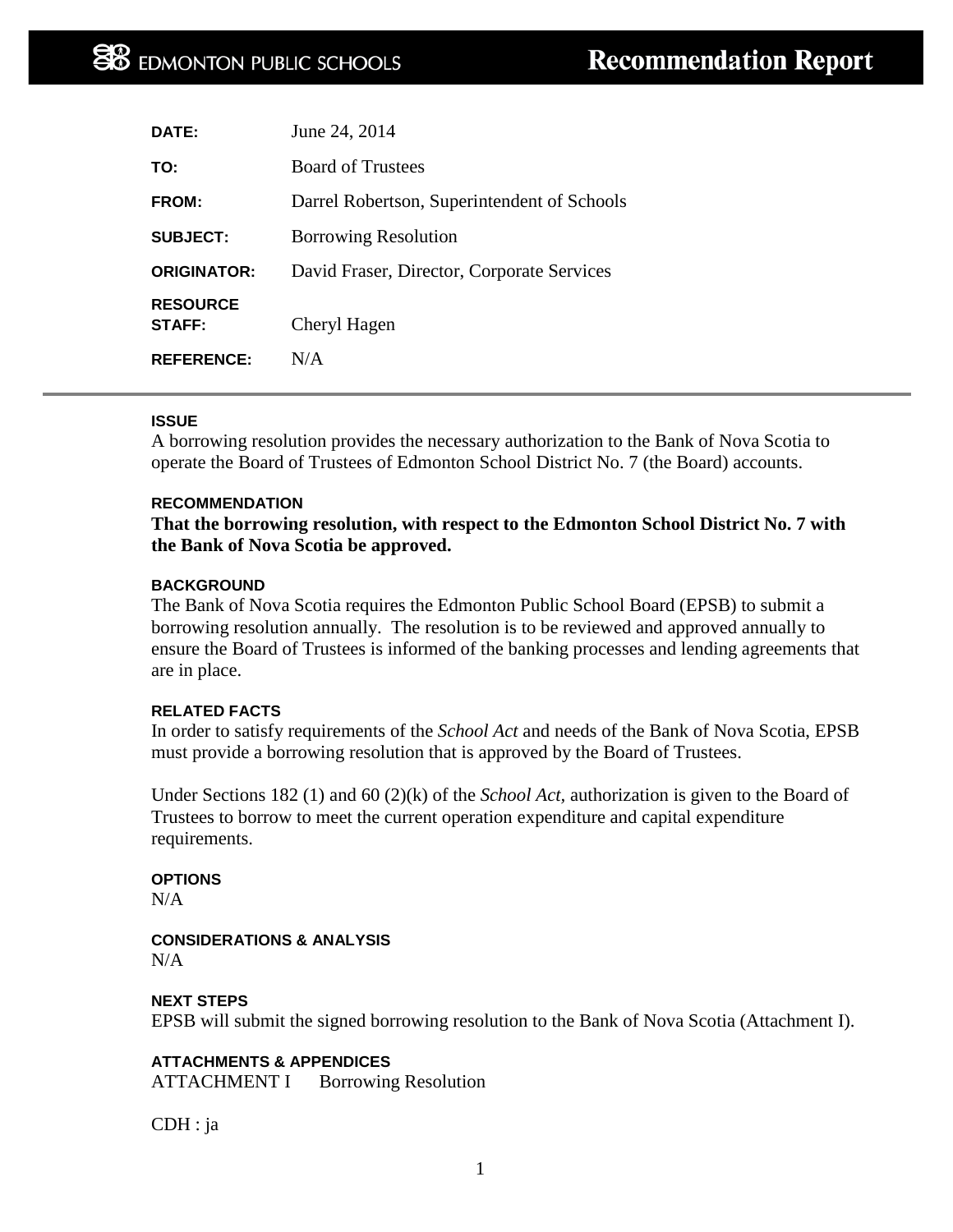# **BORROWING RESOLUTION**

WHEREAS The Board of Trustees of Edmonton School District No. 7<sub>\_{(the "Board")</sub> considers it necessary to borrow certain sums of money from time to time to meet current operating expenditures;

NOW THEREFORE, be it resolved that:

1. The Board does borrow from any bank ("the Banks") incorporated pursuant to the provisions of the Bank Act and the Province of Alberta Treasury Branches ("the Treasury Branches"), sums of money from time to time as required to meet current expenditures of the Board, provided that the total principal amount owed to the Banks and the Treasury Branches at any one time shall not exceed the sum of FORTY TWO MILLION TWO HUNDRED TWENTY THOUSAND (\$42,220,000) DOLLARS.

2. Any two of the following Officers:

Superintendent of Schools Executive Director Corporate Services Assistant Superintendent Treasurer

(the "Officers")

Are hereby authorized for and on behalf of the Board:

- (a) to apply to the Banks and the Treasury Branches for the aforesaid loan to the Board and to negotiate rates of interest; and
- (b) to obtain advance of monies from the Banks and the Treasury Branches by way of overdraft on the Board's account or pursuant to promissory notes, loan agreements or other evidence of indebtedness from the Banks and the Treasury Branches, as maybe permitted or required by the Banks and the Treasury Branches; and
- (c) to execute on behalf of the Board such bills, promissory notes or similar or other forms of obligation as the Banks and the Treasury Branches may require as evidence of and security for all sums borrowed hereunder, and each document executed as aforesaid shall be valid and binding upon the Board according to its tenor and the Banks and the Treasury Branches shall never be bound to inquire whether such officers are observing the limitations on their authority as set forth in this resolution.

3. All sums borrowed pursuant to paragraph 1 hereof or so much thereof as from time to time remains unpaid shall bear interest at rates per annum as mutually agreed between the Board and the Banks and the Treasury Branches from time to time.